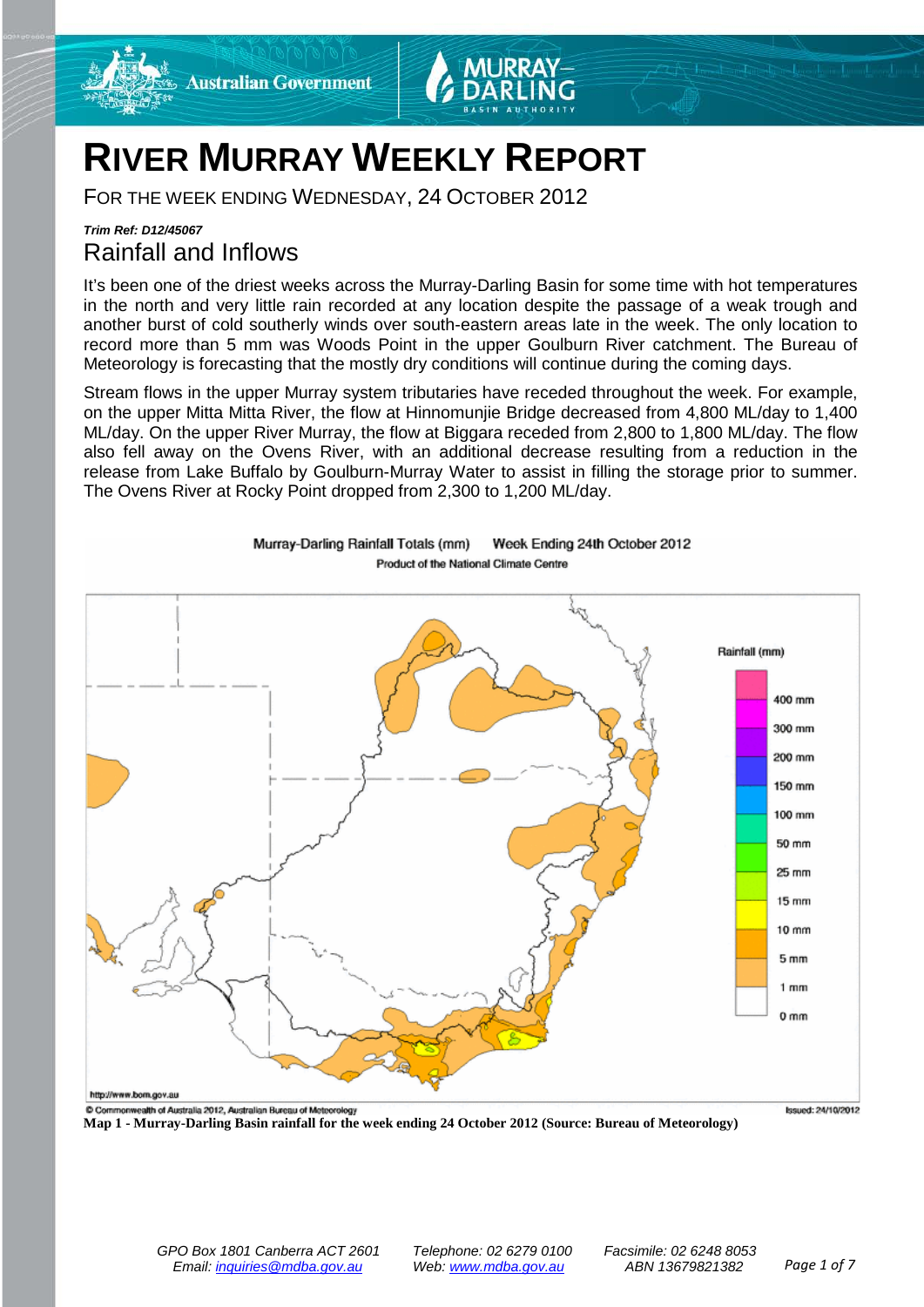

## River Operations

MDBA active storage decreased by 20 GL this week and is currently 8,721 GL, or 101% capacity. Before this week's slight decrease, the active storage had reached its highest level (8,741 GL) since December 1990. However at that time, it was possible to surcharge Menindee Lakes to levels well above those currently permitted; so in effect, under the current storage configuration and operating protocols, last week's MDBA active storage is close to the highest level it could now reach. Information on upper State shares within each storage can be found on the MDBA water accounting page at [http://www.mdba.gov.au/water/water-accounting.](http://www.mdba.gov.au/water/water-accounting)

At Dartmouth Reservoir, the storage volume increased by 20 GL to 3,812 GL (99% capacity) (Figure 1). The release, measured at Colemans, has remained at the normal minimum of 200 ML/day; however increased releases to pass inflows and prevent unnecessary erosion caused by water flowing over the spillway are now scheduled to commence on 25 October. The release will initially increase to 1,000 ML/day before a further increase to create a pulse peaking at 3,000 ML/day begins on 30 October. See the attached flow advice for more details. Now that Dartmouth Reservoir is at 99% capacity, inflows will have to be passed to manage airspace and the storage will be effectively spilling. However, water will only flow over the Dartmouth spillway if and when rainfall is sufficiently heavy that inflows exceed the capacity of the power station to pass them. This mode of operation is likely to continue through at least until next winter (Figure 1).



**Figure 1 - Dartmouth Reservoir looking upstream (top) and towards the spillway (bottom), 23 October 2012. After being as low as 11% capacity during April 2007, higher rainfall in recent years has resulted in a steady rise. Between February 2010 and October 2012, the storage increased from 30% capacity to effective Full Supply (99%). Photo: Peter Liepkalns, Goulburn-Murray Water.**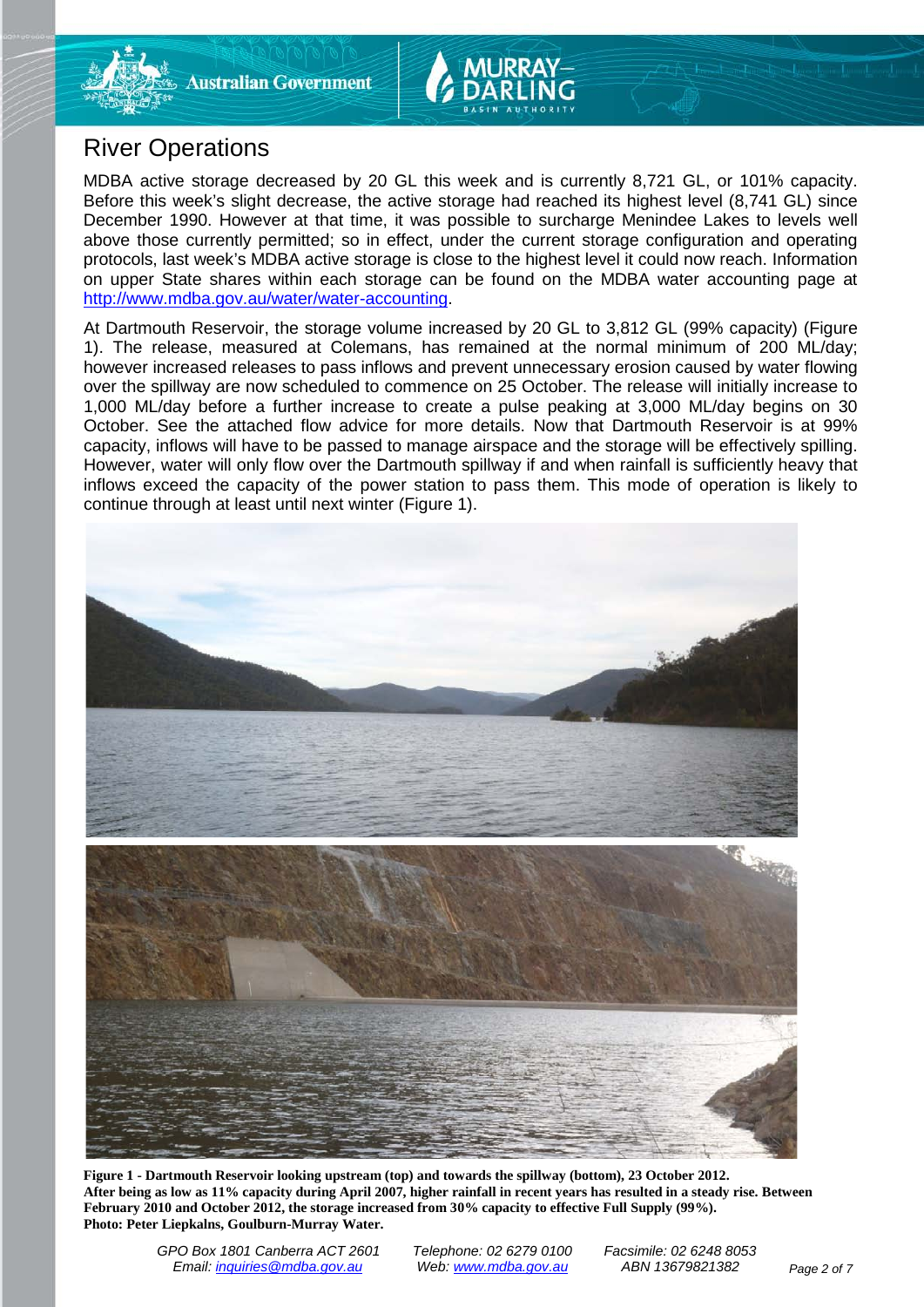**Australian Government** 

At Hume Reservoir, the storage volume has decreased by 28 GL from a peak level of 2,983 GL on 17 October to the current volume of 2,955 GL (98% capacity). The release has been increased to 13,500 ML/day and is expected to be increased slightly more in the coming days to meet downstream demands. Hume Reservoir is now in the supply mode of operation and if dry conditions continue, is expected to continue decreasing in volume during the weeks and months ahead. The additional inflow to Hume Reservoir resulting from the commencement of spill from Dartmouth Reservoir is quite small and will have minimal impact unless there is a return to wet conditions.

At Yarrawonga Weir, total diversions through Mulwala Canal and Yarrawonga Main Channel have increased to almost 10,000 ML/day. The pool level in Lake Mulwala is 124.77 m AHD and the release downstream is currently 8,800 ML/day. A release close to 9,000 ML/day is expected in the coming days.

On the Edward River system, combined inflow though the Edward and Gulpa offtakes has remained fairly steady at around 2,100 ML/day. At Stevens Weir, the flow has decreased from 2,300 to 1,500 ML/day and may decrease slightly more in the coming days. Flows along the lower Edward, Wakool and Niemur Rivers continue to slowly recede.

On the Goulburn River, a pulse of environmental water passed the McCoys gauge during the week with a peak of 4,500 ML/day on 21 October. The flow has now decreased to 2,800 ML/day and should continue to slowly recede in the coming week. At Torrumbarry Weir, the flow on the River Murray has remained between 10,500 and 12,000 ML/day throughout the week, with about 2,250 ML/day being diverted through National Channel. The flow downstream of Torrumbarry is expected to decrease below 10,000 ML/day in the coming days.

On the lower Murrumbidgee River, the flow at Balranald has increased this week with the arrival of environmental water released from upstream. The current flow is 5,600 ML/day and flows above 4,000 ML/day are expected to continue through until early summer.

At Euston Weir the flow is currently at 21,400 ML/day and should continue slowly receding in the coming week. Flows through the Sunraysia district are also receding but remain above 20,000 ML/day at Colignan and Mildura.

Total storage at Menindee Lakes decreased by 22 GL this week to 1,962 GL (113% capacity). The release to the lower Darling River (measured at Weir 32) has been increased to 3,900 ML/day. Further increases to the release as described in last week's lower Darling River flow advice are now being reviewed in light of on-going planning for environmental flow targets on the lower River Murray. Further updates will be provided in future Weekly Reports. Downstream on the lower Darling River, the flow at Burtundy has eased further and is now at 800 ML/day but expected to begin rising again next week.

At Lake Victoria the volume increased this week from 657 to 666 GL (98% capacity). The flow to South Australia is currently 19,700 ML/day and should remain fairly steady in the range from 19,000 to 20,000 ML/day during the coming days.

The flow over Lock 1 has receded from 43,700 to 32,000 ML/day; and at the Lower Lakes, the 5 day average level for Lake Alexandrina has increased to 0.76 m AHD.

### **For media inquiries contact the Media Officer on 02 6279 0141**

DAVID DREVERMAN Executive Director, River Management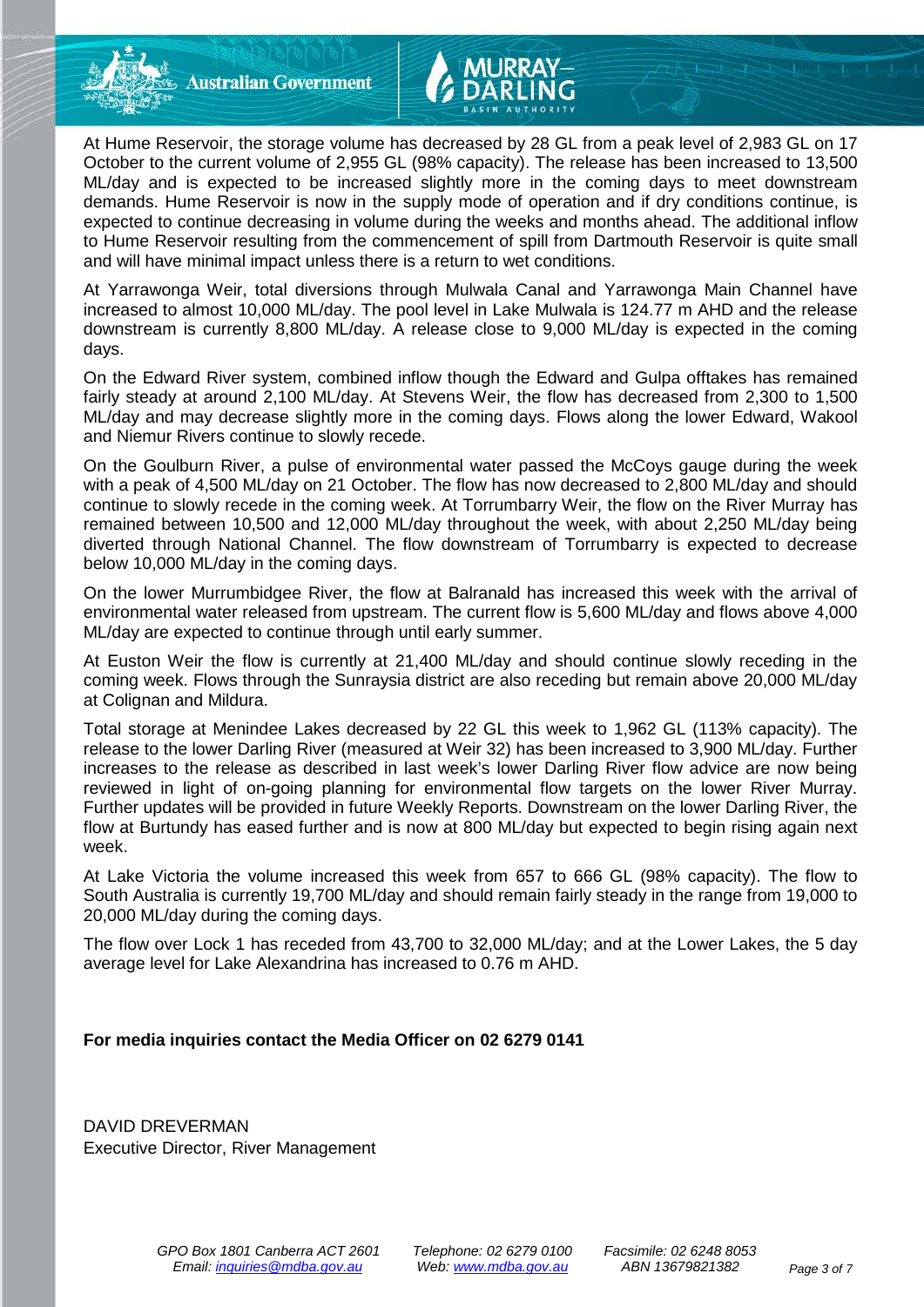



### Water in Storage **Week ending Wednesday 24 Oct 2012**

| <b>MDBA Storages</b>             | Full<br>Supply<br>Level | <b>Full Supply</b><br>Volume | Current<br>Storage<br>Level | Current |      | Dead<br>Active<br>Storage<br>Storage<br>Storage |           |       | Change in<br>Total<br>Storage<br>for the<br>Week |
|----------------------------------|-------------------------|------------------------------|-----------------------------|---------|------|-------------------------------------------------|-----------|-------|--------------------------------------------------|
|                                  | $(m$ AHD)               | (GL)                         | $(m$ AHD)                   | (GL)    | %    | (GL)                                            | (GL)      | (GL)  |                                                  |
| Dartmouth Reservoir              | 486.00                  | 3856                         | 485.32                      | 3812    | 99%  | 71                                              | 3741      | $+20$ |                                                  |
| Hume Reservoir                   | 192.00                  | 3 0 0 5                      | 191.75                      | 2955    | 98%  | 23                                              | 2932      | $-28$ |                                                  |
| Lake Victoria                    | 27.00                   | 677                          | 26.91                       | 666     | 98%  | 100                                             | 566       | $+8$  |                                                  |
| Menindee Lakes                   |                         | 1 7 3 1 *                    |                             | 962     | 113% | (480#)                                          | 1482      | $-22$ |                                                  |
| Total                            |                         | 9 2 6 9                      |                             | 9 3 9 5 | 101% | $ -$                                            | 8721      | $-20$ |                                                  |
| <b>Total Active MDBA Storage</b> |                         |                              |                             |         |      |                                                 | $101\%$ ^ |       |                                                  |

### **Major State Storages**

| <b>Burrinjuck Reservoir</b> | 026     | 969   | 94%  |     | 966     | -46 |
|-----------------------------|---------|-------|------|-----|---------|-----|
| <b>Blowering Reservoir</b>  | 631     | 485   | 91%  | 24  | 459     | -16 |
| Eildon Reservoir            | 3 3 3 4 | 3 319 | 100% | 100 | 3 2 2 0 |     |

\* Menindee surcharge capacity – 2050 GL \*\* All Data is rounded to nearest GL \*\*

# NSW takes control of Menindee Lakes when storage falls below 480 GL, and control reverts to MDBA when storage next reaches 640 GL A % of total active MDBA storage

**Snowy Mountains Scheme Snowy diversions for week ending 23 Oct 2012** 

| <b>Storage</b>         | <b>Active Storage</b><br>'GL) | Weekly Change<br>(GL) | Diversion (GL)       | This Week | From 1 May<br>2012 |
|------------------------|-------------------------------|-----------------------|----------------------|-----------|--------------------|
| Lake Eucumbene - Total | 2415                          | +14                   | Snowy-Murray         | +0        | 471                |
| Snowy-Murray Component | 906                           | +30                   | Tooma-Tumut          | +4        | 166                |
| <b>Target Storage</b>  | 400                           |                       | <b>Net Diversion</b> | -4        | 305                |
|                        |                               |                       | Murray 1 Release     | $+12$     | 685                |

### **Major Diversions from Murray and Lower Darling (GL) \***

| <b>New South Wales</b>    | This Week | From 1 July<br>2012 | Victoria                        | This Week | From 1<br><b>July 2012</b> |
|---------------------------|-----------|---------------------|---------------------------------|-----------|----------------------------|
| Murray Irrig. Ltd (Net)   | 55.8      | 353                 | Yarrawonga Main Channel (net)   | 13.9      | 70                         |
| Wakool Sys Allowance      | 0.0       |                     | Torrumbarry System + Nyah (net) | 13.8      | 148                        |
| Western Murray Irrigation | 0.6       | 4                   | Sunraysia Pumped Districts      | 3.5       | 19                         |
| Licensed Pumps            | 5.8       | 58                  | Licensed pumps - GMW (Nyah+u/s) | 0.3       | 6                          |
| Lower Darling             | 2.9       | 95                  | Licensed pumps - LMW            | 5         | 49                         |
| <b>TOTAL</b>              | 65.1      | 510                 | TOTAL                           | 36.5      | 292                        |

\* Figures derived from estimates and monthly data. Please note that not all data may have been available at the time of creating this report.

\*\* All data above is rounded to nearest 100 ML for weekly data and nearest GL for cumulative data\*\*

| Flow to South Australia (GL)                                                                            | Entitlement this month | $170.0*$ |                           |
|---------------------------------------------------------------------------------------------------------|------------------------|----------|---------------------------|
| * Flow to SA will be greater than entitlement for this<br>month due to Unregulated Flows and Additional | Flow this week         | 163.9    | $(23 400 \text{ ML/day})$ |
|                                                                                                         | Flow so far this month | 933.3    |                           |
| Dilution Flow.                                                                                          | Flow last month        | 1.383.7  |                           |
| $\mathbf{A}$ , $\mathbf{B}$ , $\mathbf{A}$ , $\mathbf{B}$                                               |                        |          |                           |

### **Salinity (EC) (microSiemens/cm at 25o C)**

|                         | Current | Average over the last week | Average since 1 August 2012 |
|-------------------------|---------|----------------------------|-----------------------------|
| Swan Hill               | 100     | 100                        | 120                         |
| Euston                  | 100     | 130                        | 120                         |
| <b>Red Cliffs</b>       | 120     | 120                        | 120                         |
| Merbein                 | 210     | 190                        | 130                         |
| Burtundy (Darling)      | 500     | 480                        | 420                         |
| Lock 9                  | 140     | 150                        | 130                         |
| Lake Victoria           | 210     | 220                        | 240                         |
| Berri                   | 210     | 210                        | 200                         |
| Waikerie                | 370     | 290                        | 220                         |
| Morgan                  | 290     | 240                        | 210                         |
| Mannum                  | 210     | 200                        | 200                         |
| Murray Bridge           | 240     | 230                        | 240                         |
| Milang (Lake Alex.)     | 370     | 360                        | 420                         |
| Poltalloch (Lake Alex.) | 230     | 230                        | 270                         |
| Meningie (Lake Alb.)    | 3510    | 3 5 4 0                    | 3420                        |
| Goolwa Barrages         | 470     | 450                        | 2 4 5 0                     |

*GPO Box 1801 Canberra ACT 2601 Telephone: 02 6279 0100 Facsimile: 02 6248 8053 Email: [inquiries@mdba.gov.au](mailto:inquiries@mdba.gov.au) Web: [www.mdba.gov.au](http://www.mdba.gov.au/) ABN 13679821382 Page 4 of 7*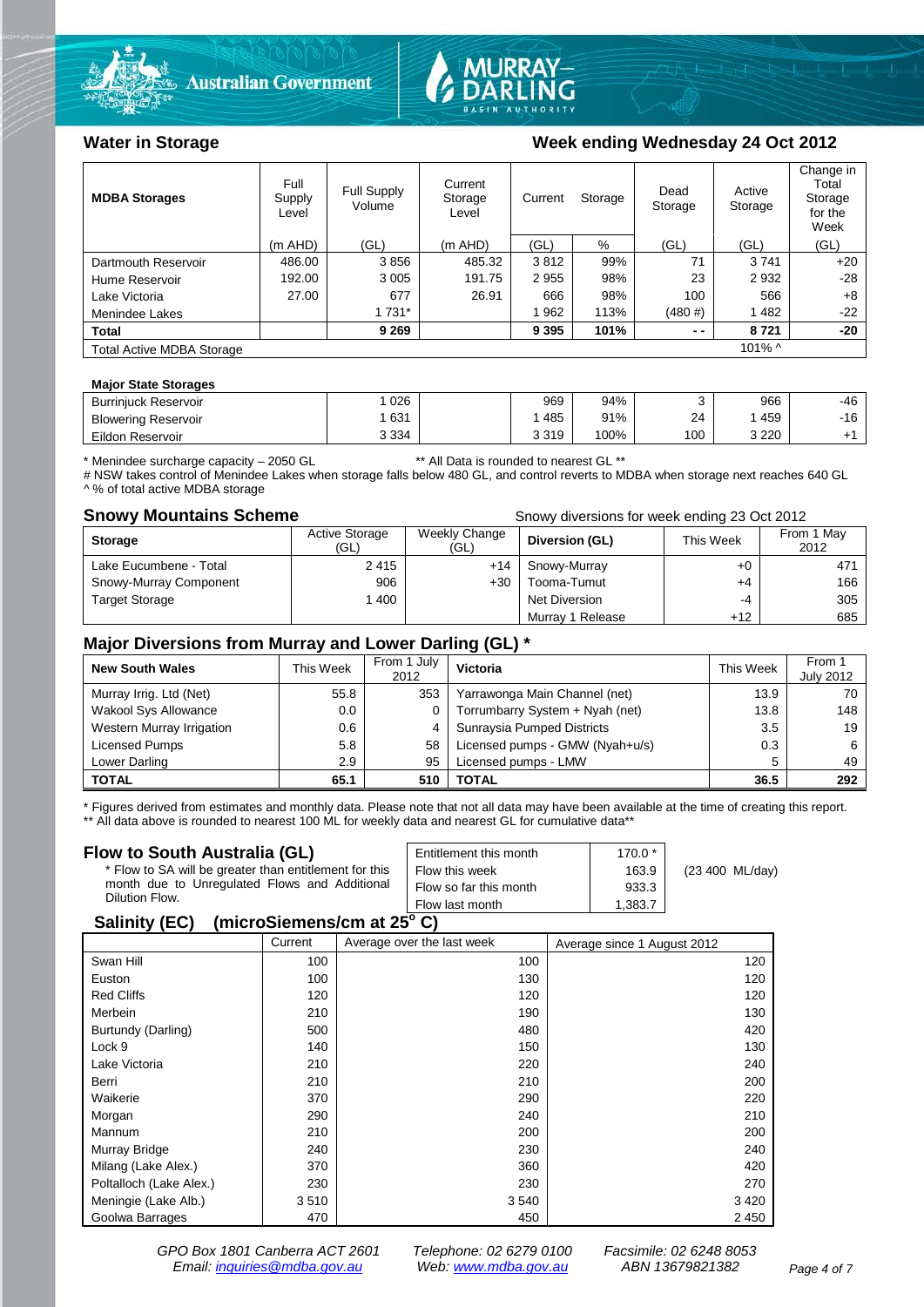



### River Levels and Flows **Week ending Wednesday 24 Oct 2012**

|                                  | Minor Flood<br>Stage | Gauge    | Height         | Flow     | Trend | Average Flow<br>this Week | Average<br>Flow last<br>Week |
|----------------------------------|----------------------|----------|----------------|----------|-------|---------------------------|------------------------------|
| <b>River Murray</b>              | (m)                  | local(m) | (m AHD)        | (ML/day) |       | (ML/day)                  | (ML/day)                     |
| Khancoban                        | $\blacksquare$       |          |                | 1920     | F     | 3 2 8 0                   | 3 0 2 0                      |
| Jingellic                        | 4.0                  | 1.81     | 208.33         | 5680     | F     | 7800                      | 8 5 9 0                      |
| Tallandoon (Mitta Mitta River)   | 4.2                  | 1.61     | 218.50         | 910      | S     | 980                       | 1 940                        |
| Heywoods                         | 5.5                  | 2.97     | 156.60         | 13 460   | R     | 11 920                    | 8 4 3 0                      |
| <b>Doctors Point</b>             | 5.5                  | 3.15     | 151.62         | 16 600   | R.    | 15 340                    | 11 370                       |
| Albury                           | 4.3                  | 2.14     | 149.58         |          |       |                           |                              |
| Corowa                           | 3.8                  | 3.28     | 129.30         | 15 970   | S     | 14 120                    | 14 190                       |
| Yarrawonga Weir (d/s)            | 6.4                  | 1.49     | 116.53         | 8790     | R     | 8 2 7 0                   | 14 4 20                      |
| Tocumwal                         | 6.4                  | 2.19     | 106.03         | 9 0 2 0  | R     | 9 2 6 0                   | 16 140                       |
| Torrumbarry Weir (d/s)           | 7.3                  | 3.64     | 82.19          | 11 760   | F     | 11 310                    | 12 540                       |
| Swan Hill                        | 4.5                  | 1.98     | 64.90          | 10 570   | R     | 11 380                    | 12 290                       |
| <b>Wakool Junction</b>           | 8.8                  | 4.88     | 54.00          | 16 400   | F     | 17 690                    | 19510                        |
| Euston Weir (d/s)                | 8.8                  | 3.33     | 45.17          | 21 400   | F     | 22 460                    | 27 120                       |
| Mildura Weir (d/s)               |                      |          |                | 22 360   | F     | 22 880                    | 31 850                       |
| Wentworth Weir (d/s)             | 7.3                  | 3.99     | 28.75          | 20 290   | R     | 22 650                    | 35 790                       |
| Rufus Junction                   |                      | 5.09     | 22.02          | 18 500   | F     | 21 9 20                   | 38 830                       |
| Blanchetown (Lock 1 d/s)         | $\blacksquare$       | 2.17     |                | 32 040   | F     | 38 890                    | 44 060                       |
|                                  |                      |          |                |          |       |                           |                              |
| <b>Tributaries</b>               |                      |          |                |          |       |                           |                              |
| Kiewa at Bandiana                | 2.7                  | 2.10     | 155.33         | 2 2 8 0  | F     | 2 4 4 0                   | 2 4 4 0                      |
| Ovens at Wangaratta              | 11.9                 | 8.61     | 146.29         | 2 170    | R     | 2 4 3 0                   | 2690                         |
| Goulburn at McCoys Bridge        | 9.0                  | 2.54     | 93.96          | 2780     | F     | 3540                      | 1 7 7 0                      |
| Edward at Stevens Weir (d/s)     |                      | 1.68     | 81.45          | 1540     | F     | 2 3 3 0                   | 3 1 1 0                      |
| <b>Edward at Liewah</b>          |                      | 2.77     | 58.15          | 2 2 4 0  | F     | 2 4 5 0                   | 2 5 5 0                      |
| <b>Wakool at Stoney Crossing</b> |                      | 2.03     | 55.53          | 2 3 6 0  | F     | 2740                      | 3 4 6 0                      |
| Murrumbidgee at Balranald        | $5.0\,$              | 4.23     | 60.19          | 5 6 6 0  | R     | 4 160                     | 3760                         |
| Barwon at Mungindi               | ۰                    | 3.11     |                | 0        | F     | 0                         | 20                           |
| Darling at Bourke                | $\blacksquare$       | 4.15     |                | 590      | S     | 610                       | 880                          |
| Darling at Burtundy Rocks        |                      | 0.94     | $\blacksquare$ | 770      | F     | 930                       | 1 0 5 0                      |

Natural Inflow to Hume 11 320 15 450

(i.e. Pre Dartmouth & Snowy Mountains scheme)

**Weirs and Locks** Pool levels above or below Full Supply Level (FSL)

| <b>Murray</b>      | FSL (m AHD) | u/s     | d/s            |                       | FSL (m AHD) | u/s     | d/s     |
|--------------------|-------------|---------|----------------|-----------------------|-------------|---------|---------|
| Yarrawonga         | 124.90      | $-0.13$ | $\blacksquare$ | No. 7 Rufus River     | 22.10       | $+0.21$ | $+2.82$ |
| No. 26 Torrumbarry | 86.05       | $+0.00$ | $\blacksquare$ | No. 6 Murtho          | 19.25       | $+0.02$ | $+1.09$ |
| No. 15 Euston      | 47.60       | $+0.04$ | $\sim$         | No. 5 Renmark         | 16.30       | $+0.03$ | $+0.97$ |
| No. 11 Mildura     | 34.40       | $+0.03$ | $+1.07$        | No. 4 Bookpurnong     | 13.20       | $+0.03$ | $+1.93$ |
| No. 10 Wentworth   | 30.80       | $+0.11$ | $+1.35$        | No. 3 Overland Corner | 9.80        | $+0.02$ | $+1.41$ |
| No. 9 Kulnine      | 27.40       | $+0.10$ | $+0.69$        | No. 2 Waikerie        | 6.10        | $-0.19$ | $+1.81$ |
| No. 8 Wangumma     | 24.60       | $+0.04$ | $+1.14$        | No. 1 Blanchetown     | 3.20        | $+0.14$ | $+1.42$ |

### **Lower Lakes FSL = 0.75 m AHD**

Lake Alexandrina average level for the past 5 days (m AHD) 0.76

| <b>Barrages</b>       |              | <b>Fishways at Barrages</b> |          |           |               |  |  |
|-----------------------|--------------|-----------------------------|----------|-----------|---------------|--|--|
|                       | Openings     | Level (m AHD)               | No. Open | Rock Ramp | Vertical Slot |  |  |
| Goolwa                | 128 openings | 0.79                        | 20       |           | Open          |  |  |
| Mundoo                | 26 openings  | 0.53                        |          | -         |               |  |  |
| <b>Boundary Creek</b> | 6 openings   |                             |          | -         |               |  |  |
| Ewe Island            | 111 gates    |                             | 10       |           |               |  |  |
| Tauwitchere           | 322 gates    | 0.77                        | 40       | Open      | Open          |  |  |

AHD = Level relative to Australian Height Datum, i.e. height above sea level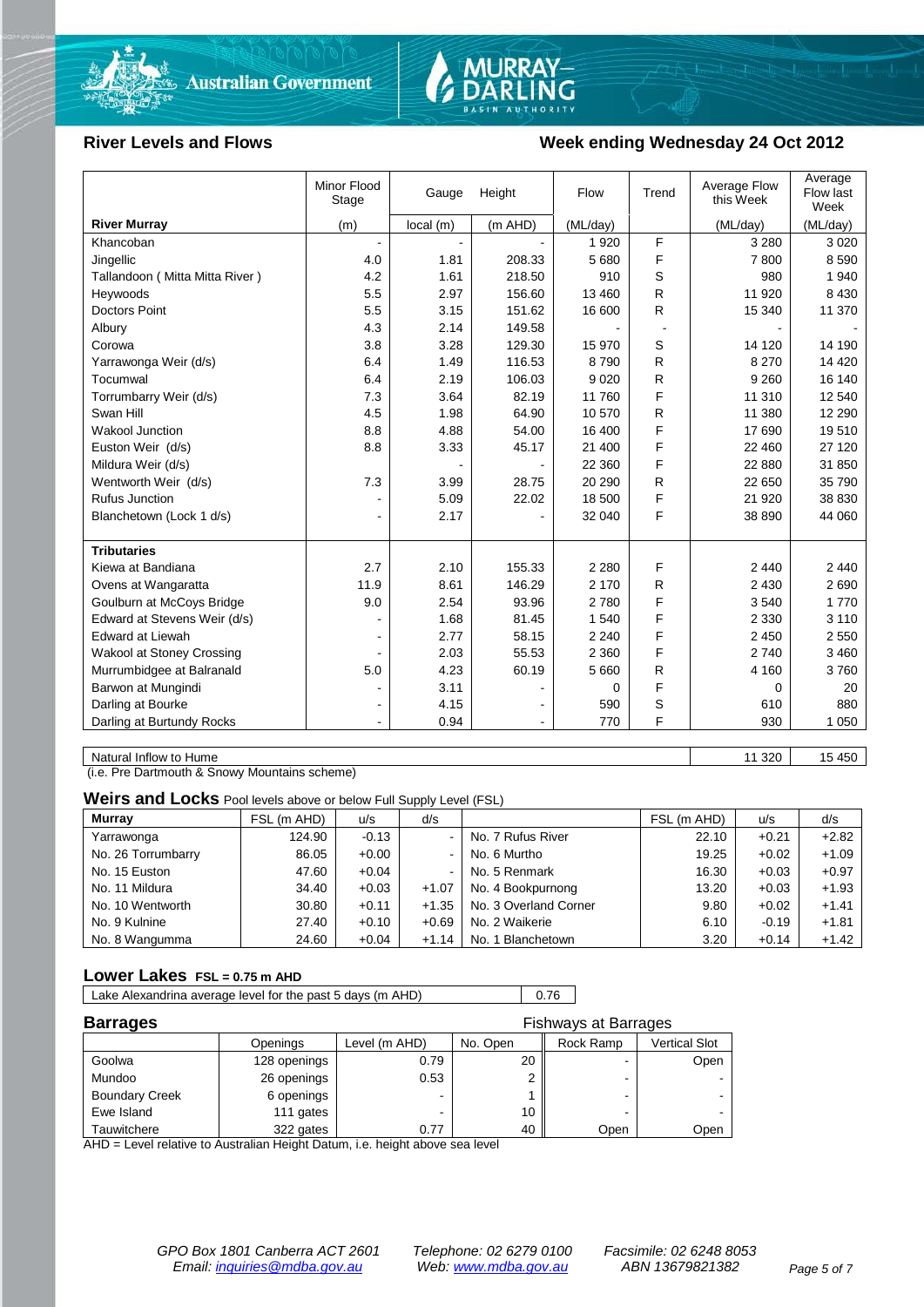



### **Week ending Wednesday 24 Oct 2012**





### **State Allocations (as at 24 Oct 2012)**

### **NSW - Murray Valley**

| High security    | 100% |
|------------------|------|
| General security | 100% |
|                  |      |

### **NSW – Murrumbidgee Valley Victorian - Goulburn Valley**

| High security    | 95% |
|------------------|-----|
| General security | 64% |
|                  |     |

### **NSW - Lower Darling**

| High security    | 100% |
|------------------|------|
|                  |      |
| General security | 100% |
|                  |      |

| Victorian - Murray Valley |       |  |
|---------------------------|-------|--|
| High reliability          | 95%   |  |
| Low reliability           | $0\%$ |  |

| Victorian - Goulburn Valley |      |
|-----------------------------|------|
| High reliability            | 100% |

| Low reliability | 0%      |
|-----------------|---------|
| т пун топаршу   | 1 VV 70 |

| South Australia - Murray Valley |      |  |
|---------------------------------|------|--|
| High security                   | 100% |  |

NSW : <http://www.water.nsw.gov.au/About-us/Media-releases/media/default.aspx><br>VIC : http://www.g-mwater.com.au/water-resources/allocations/current.asp

VIC : <http://www.g-mwater.com.au/water-resources/allocations/current.asp><br>SA : http://www.waterforgood.sa.gov.au/category/news/

<http://www.waterforgood.sa.gov.au/category/news/>